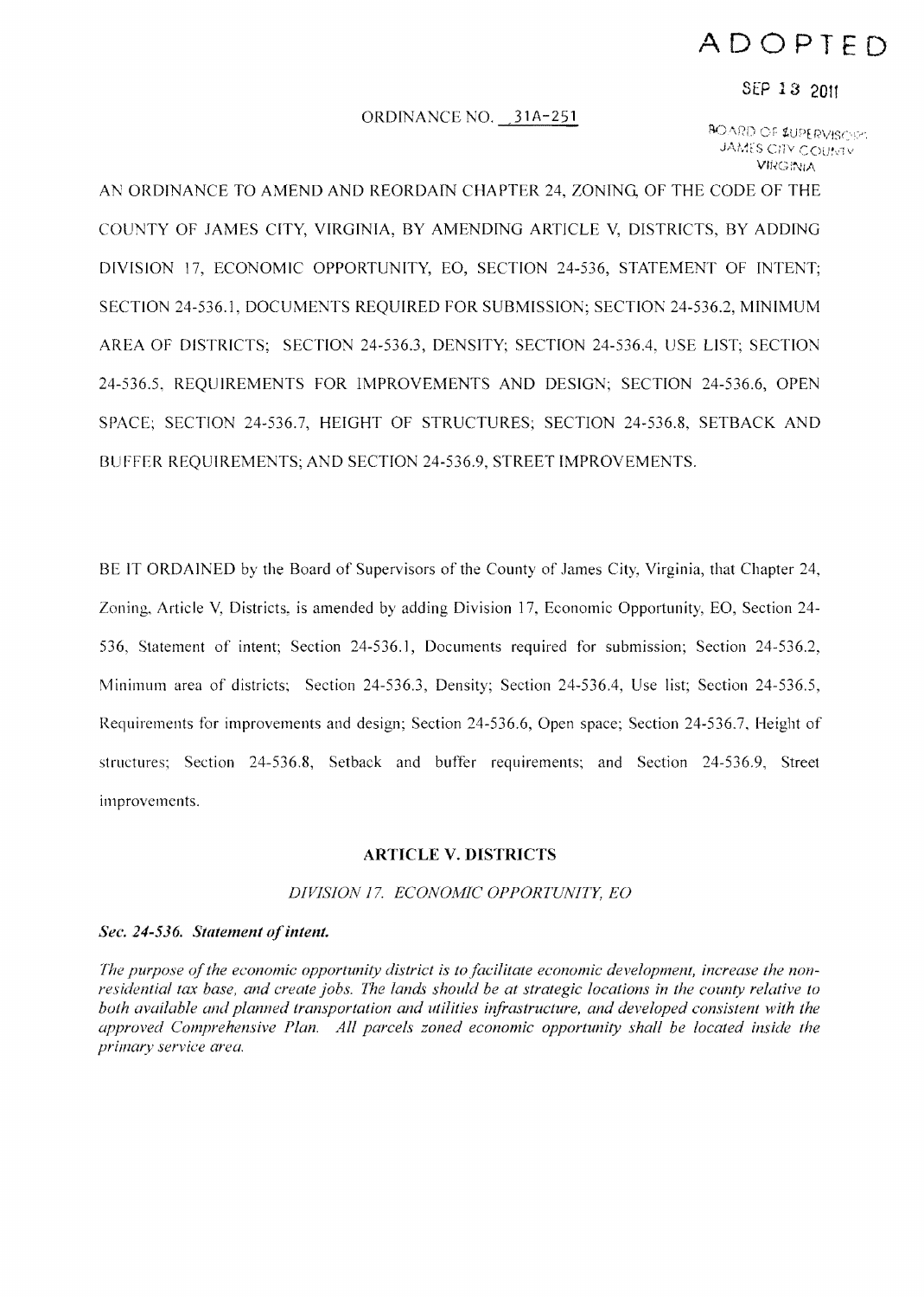*The principal uses and development form should optimize the economic development potential ofthe area and encourage development types that have attributes that offer a positive fiscal contribution, provide quality jobs, enhance community values, are environmentally friendly, and support economic stability. lafter planning is at the core of this designation, and development should be limited unless incorporated* into master planning efforts which should address environmentally sensitive areas, available *infrastructure (roads, water, sewer, transit, etc.), public facilities, and adjacent land uses to include lands ;'1 adjacent jurisdictions.* 

# *Sec.* **24-536.1.** *Documents required/or submission.*

*(a) Required documents. In addition to the submittal requirements setforth in section* 24-23 *ofthe zoning ordinance, the applicant shall submit the following documents to the planning director for submission to the planning commission:* 

*(1) Documentation ofmaster planning efforts. Since the economic opportunity district may incorporate parcels owned by many different property awners, encounter multiple infrastructure capacity issues, and in some cases cross jurisdictional boundaries, it is important that a comprehensive master plan is* established for each economic opportunity designated area. The master planning effort shall ensure that *all property owners have an opportunity to participate.* If *an individual landowner who mvns property designated economic opportunity does not wish to participate in the master planning process, such land shall sti11 be included in the master planning effort in order to create a cohesive development, although individual landowners will retain discretion in use and rezoning of properties. Properties not designated economic opportunity on the Comprehensive Plan shall be recognized and adequate buffers provided in the master plan to protect the current use of that land if applicable.* 

*Prior to any rezoning, the applicant must demonstrate that any planning effort has ensured that a project has phased development to be concurrent with, and provide for, adequate road infrastructure, water,*  sewer, transit, fire stations, police and general government services, parks and recreation facilities, *schools, and other facilities and service needs generated by the development.* 

*(2) Transit. A master plan that shows the proposed location of any bus, rapid transit or commuter/light rail stations, and documentation supporting the plan or infrastructure for construction ofsuch facilities.* 

*(3) Urban/residential core.* If*any residentiallcommercial development is proposed, the master plan shall delineate an area as the urban/residential core of the Economic Opportunity area. The urban/residential core shall include all areas planned for residential development in the economic opportunity area, as*  well as all areas planned for commercial/retail uses to serve as support uses to the residential and *employment centers ofthe economic opportunity area. There shall be no more than one urban/residential core for an entire economic opportunity area, as designated on the Comprehensive Plan. The urban/residential core shall not exceed fifteen* (15) *percent ofthe total developable economic opportunity area. as designated on the Comprehensive Plan.* If *bus rapid transit or commuter/light rail stations are proposed, the urban/residential core must be within one-quarter (1/4) mile of those stops. Development outside the urban/residential core shall consist ofprimary workplace uses, including office. research, and light industrial, or other uses that will provide a significant fiscal benefit to the county.*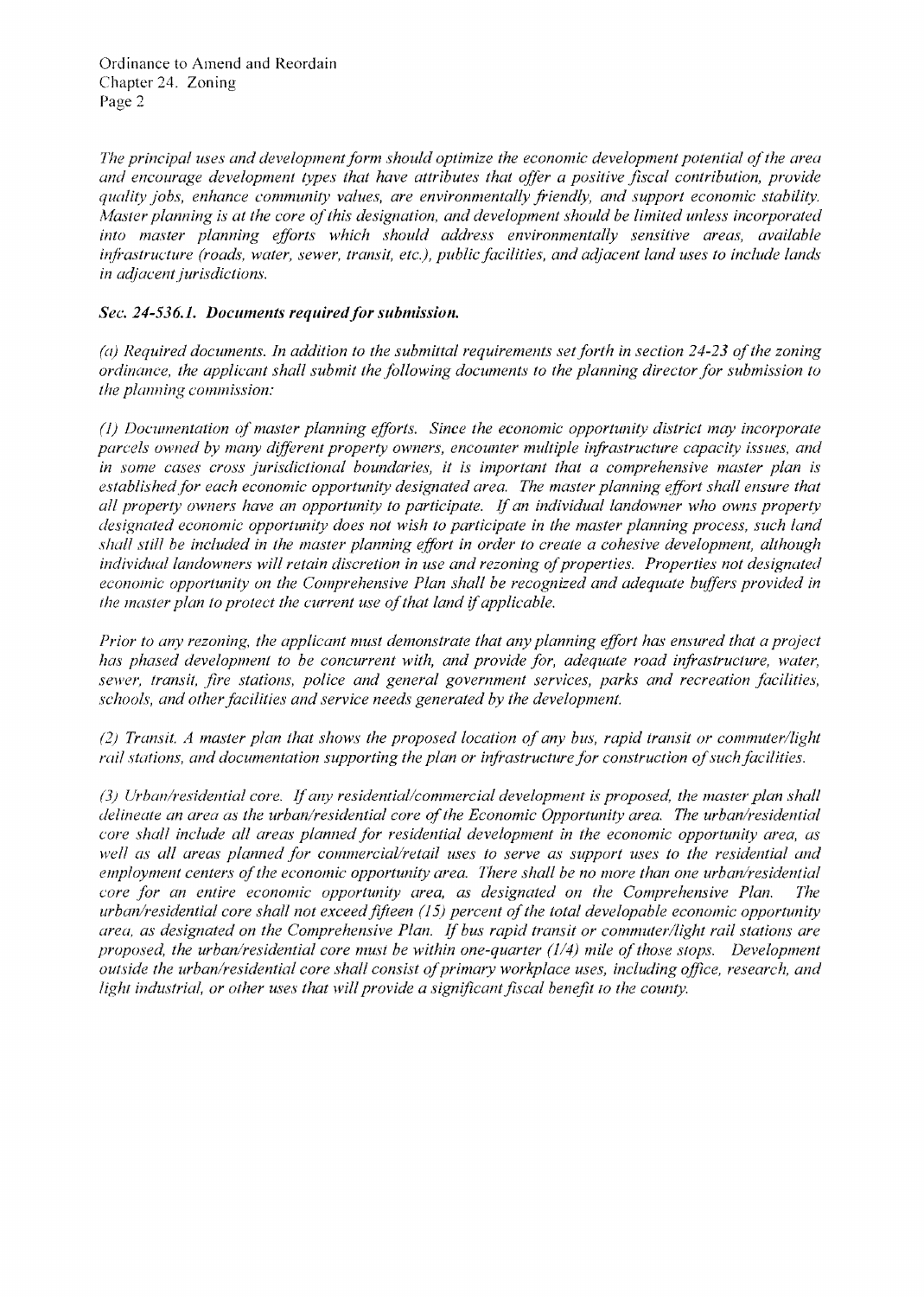(4) Construction phasing. A project build-out schedule shall be submitted for review by staff, the *planning commission and board of supervisors, in accordance with the board of supervisors adopted construction phasing guidelines adopted on September* 13, *2011. The purpose ofsuch phasing plan shall be to provide assurance to the board ofsupervisors that infrastructure improvements will be constructed*  in order to support the development intensities proposed. The project build-out schedule shall also *provide assurances that the development will include both the proposed non-residential and residential elements at certain project milestones and/or at build-out.* 

*(5) Accommodating rail usage. Ijrail or bus rapid transit is proposed or approved, the master plan shall demonstrate design characteristics supportive and accommodating of rail usage (i.e. reduced and/or structured parking, pedestrian accommodations, finer mixing of uses, etc.).* 

*(6) Natural features and amenities. Existing features such as specimen trees, wildlffe habitats, watercourses, historical sites and similar irreplaceable assets shall be preserved to the maximum extent possible, and an environmental inventory shall be provided in accordance with section 24-23.* 

*Viewshed narrative. The applicant shall submit a narrative, with illustrations, describing the existing external viewsheds, as well as how development of the economic opportunity district will integrate with the character of the surrounding area. This narrative should address building scale and massing. architectural design, on-site building location with respect to topography and natural features, as well as bzifJers.* 

# *Sec. 24-536.2. Minimum area of districts.*

*Economic opportunity districts shall be located on a single parcel of land, or separate parcels that are a part of an approved master plan, which shall total not less than twenty-five acres.* 

### *Sec.* 24-536.3. *Density.*

*(a) Balance of land uses. Not more than fifteen* (15) *percent of the developable land area within an economic opportunity area, as delineated on the master plan, shall be dedicated to non-primary workplace uses. The remaining* 85% *of the developable land area shall be dedicated to primary uses, Non-primary workplace uses include, retail, convenience and service uses, restaurants, child care, residential development or other uses intended to support and complement primary workplace uses. For the purposes of this requirement primary workplace uses include office, research, light industrial, or other uses that will provide a significant fiscal benefit to the county.* 

Additionally, non-primary workplace uses should be grouped together in an effort to maximize the area *for workplace uses. The location of the non-primary workplace uses should not prevent the availability oflarge contiguous sections oflandfor office, research, or light industrial development.* 

*(b) Residential. Residential dwelling units are permitted in the urban/residential core area, as delineated on the master plan, which shall not exceed ten (10) percent of the total developable master planned economic opportunity area. The number of dwelling units which may be constructed in any the urban/residential core as indicated on the master plan shall be determined by the number of acres of the economic opportunity master plan area and the use proposed. The maximum densities of dwelling units per acre which may be constructed are:*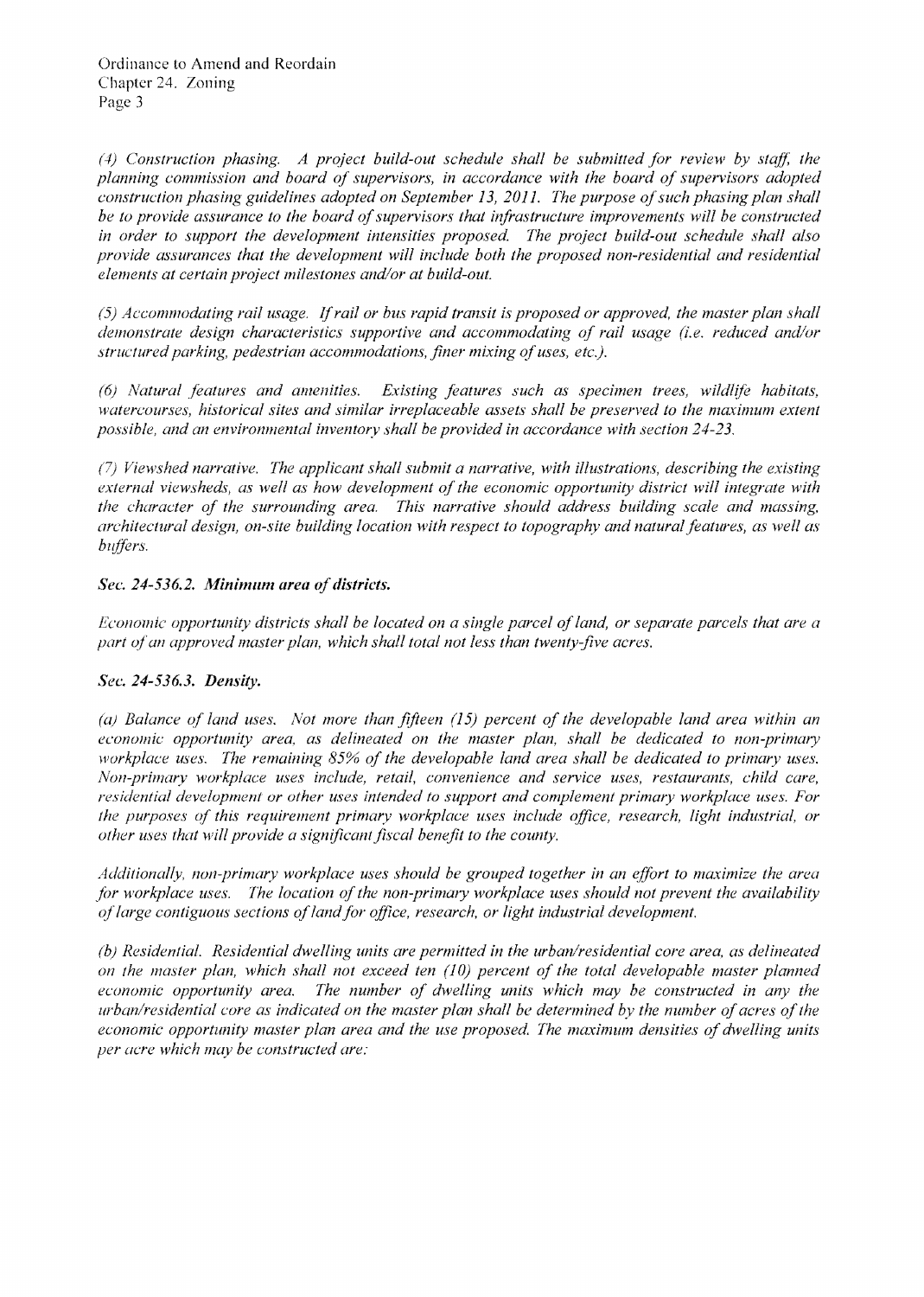| <b>Dwelling Type</b> | <b>Maximum Density</b> |
|----------------------|------------------------|
| Multi-Family         |                        |
| structures           |                        |
| (attached housing)   |                        |
| Apartments           | חי                     |

*(I) In the economic opportunity district, only developable area shall be used for the purposes of calculating density.* 

# *Sec.* 24-536.4. *Use list.*

*In economic opportunity districts, all structures to be erected or land to be used shall be for one or more ofthe following uses:* 

| Use Category     | Use List                                                                               | Permitted<br>Uses | Special<br>Permit<br>Uses |
|------------------|----------------------------------------------------------------------------------------|-------------------|---------------------------|
|                  | Accessory structures, as defined in section 24-2                                       | $\overline{P}$    |                           |
|                  | <b>Apartments</b>                                                                      |                   | <b>SUP</b>                |
| Residential Uses | Multiple-family dwellings                                                              |                   | <b>SUP</b>                |
|                  | Group quarters                                                                         |                   | <b>SUP</b>                |
|                  | Nursing homes                                                                          |                   | <b>SUP</b>                |
| Commercial Uses  | Accessory structures, as defined in section 24-2                                       | $\boldsymbol{p}$  |                           |
|                  | Adult day care centers                                                                 | $\overline{P}$    |                           |
|                  | Automobile rental                                                                      | $\overline{P}$    |                           |
|                  | Automobile repair and service including tire,                                          | $\overline{P}$    |                           |
|                  | transmission, glass, body and fender, and other                                        |                   |                           |
|                  | automotive product sales (new and/or rebuilt) and                                      |                   |                           |
|                  | service with major repair under cover and storage                                      |                   |                           |
|                  | of parts and vehicle storage screened from adjacent                                    |                   |                           |
|                  | property by landscaping and fencing                                                    | $\overline{P}$    |                           |
|                  | Automobile service stations; if fuel is sold, then in<br>accordance with section 24-38 |                   |                           |
|                  | Banks and other similar financial institutions                                         | $\boldsymbol{P}$  |                           |
|                  | Barber and beauty shops                                                                | $\boldsymbol{P}$  |                           |
|                  | Business, professional and governmental offices                                        | $\boldsymbol{P}$  |                           |
|                  | Child day care centers                                                                 | $\overline{P}$    |                           |
|                  | Clubs, public or private, civic or service clubs,                                      | $\boldsymbol{P}$  |                           |
|                  | county clubs, lodges and fraternal organizations                                       |                   |                           |
|                  | Community recreation facilities, public or private,                                    | $\overline{P}$    |                           |
|                  | including parks, playgrounds, clubhouses, boating                                      |                   |                           |
|                  | facilities, swimming pools, ball fields, tennis courts                                 |                   |                           |
|                  | and other similar recreation facilities                                                |                   |                           |
|                  | Contractor offices, equipment storage yards, shops                                     | $\overline{P}$    |                           |
|                  | and warehouses with storage under cover or                                             |                   |                           |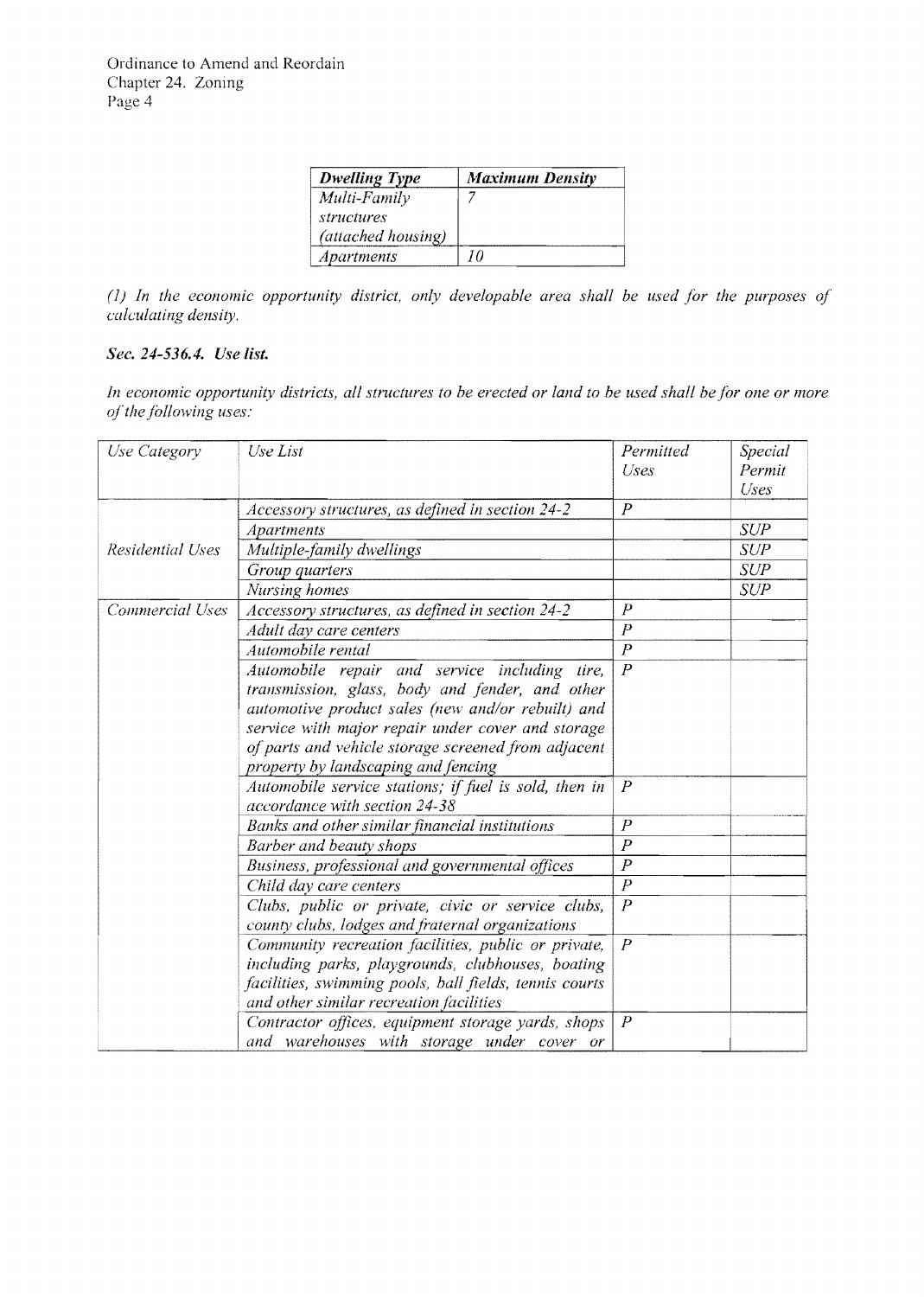| screened with landscaping and fencing from            |                  |            |
|-------------------------------------------------------|------------------|------------|
| adjacent property                                     |                  |            |
| Convenience stores; if fuel is sold, then in          | $\overline{P}$   |            |
| accordance with section 24-38                         |                  |            |
| Corporate offices                                     | $\overline{P}$   |            |
| Courier services                                      | $\overline{P}$   |            |
| Data processing centers                               | $\overline{P}$   |            |
| Drug stores                                           | $\overline{P}$   |            |
| Dry cleaners and laundries                            | $\overline{P}$   |            |
| Employment services or agencies                       | $\boldsymbol{P}$ |            |
| Farmer's markets                                      | $\overline{P}$   |            |
| Fast food restaurants                                 |                  | SUP        |
| Feed, seed and farm supply stores                     | $\boldsymbol{P}$ |            |
| Fire stations                                         | $\overline{P}$   |            |
| Fish farming                                          | $\boldsymbol{P}$ |            |
| Gift stores                                           | $\boldsymbol{P}$ |            |
| Greenhouses and nurseries                             | $\overline{P}$   |            |
| Health clubs, exercise clubs and fitness centers      | $\overline{P}$   |            |
| Home occupations as defined                           | $\overline{P}$   |            |
| Hotels, motels, tourist homes and convention          | $\overline{P}$   |            |
| centers                                               |                  |            |
| Indoor sport facilities                               | $\boldsymbol{P}$ |            |
| Indoor theaters                                       | $\overline{P}$   |            |
| Janitorial service establishments                     | $\overline{P}$   |            |
| Limousine service                                     | $\overline{P}$   |            |
| Lumber and building supply with storage limited to    | $\overline{P}$   |            |
| a fully enclosed building or screened with            |                  |            |
| landscaping and fencing from adjacent property        |                  |            |
| Marinas, docks, piers, yacht clubs, boat basins, boat |                  | <b>SUP</b> |
| storage and servicing, repair and sale facilities for |                  |            |
| the same; if fuel is sold, then in accordance with    |                  |            |
| section 24-38                                         |                  |            |
| Marine or waterfront businesses to include the        |                  | <b>SUP</b> |
| receipt, storage and transshipment of waterborne      |                  |            |
| commerce, or seafood receiving, packaging or          |                  |            |
| under<br>distribution<br>cover<br>screened with<br>or |                  |            |
| landscaping and fencing from adjacent property        |                  |            |
| Off-street parking as required by section 24-53       | $\boldsymbol{P}$ |            |
| Office supply stores, secretarial and duplicating     | $\overline{P}$   |            |
| services                                              |                  |            |
| Parking lots and garages                              | $\overline{P}$   |            |
| Photographer, picture, artist and sculptor stores     | $\overline{P}$   |            |
| and studios                                           |                  |            |
| Plumbing and electrical supply with storage limited   | $\boldsymbol{P}$ |            |
| to a fully enclosed building or screened with         |                  |            |
| landscaping and fencing from adjacent property        |                  |            |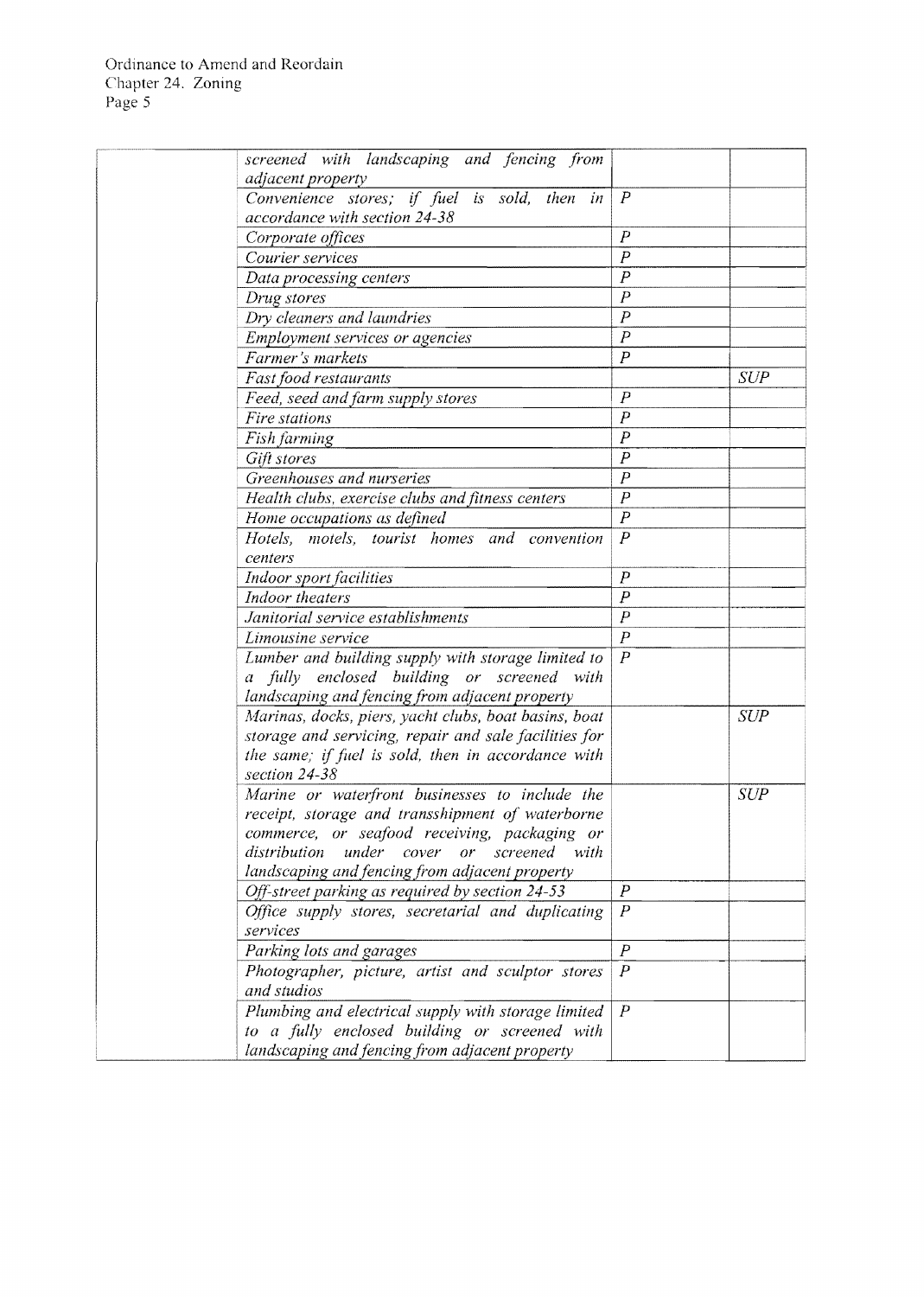|         | Printing and publication establishments                                                                 | $\overline{P}$                       |            |
|---------|---------------------------------------------------------------------------------------------------------|--------------------------------------|------------|
|         | Property maintenance facilities, sheds or garages                                                       | $\boldsymbol{P}$                     |            |
|         | Public billiard parlors, arcades, pool rooms,                                                           | $\overline{P}$                       |            |
|         | bowling alleys, dance halls and other indoor centers                                                    |                                      |            |
|         | of amusement                                                                                            |                                      |            |
|         | Rental of rooms to a maximum of three rooms                                                             | $\boldsymbol{P}$                     |            |
|         | Restaurants, tea rooms and taverns                                                                      | $\boldsymbol{P}$                     |            |
|         | Retail and service stores, including the following                                                      | $\overline{P}$                       |            |
|         | books, cabinet, candy, carpet, coin,<br>stores:                                                         |                                      |            |
|         | department, dressmaking, florist, furniture, furrier,                                                   |                                      |            |
|         | garden supply, greeting card, gunsmith (excluding                                                       |                                      |            |
|         | shooting ranges), hardware, home appliance sales                                                        |                                      |            |
|         | and service, ice cream, jewelry sales and service,                                                      |                                      |            |
|         | locksmith, music and records, paint, pet, picture                                                       |                                      |            |
|         | framing, plan supply, shoe, sporting goods, stamp,                                                      |                                      |            |
|         | tailor, tobacco and pipes, toys, travel bureau,                                                         |                                      |            |
|         | upholstery, wearing apparel, and yard goods                                                             |                                      |            |
|         | Retail food stores, bakeries and fish markets                                                           | $\overline{P}$                       |            |
|         | Security service offices                                                                                | $\overline{P}$                       |            |
|         | Shooting ranges, indoor                                                                                 |                                      | <b>SUP</b> |
|         | Taxi services                                                                                           | $\overline{P}$                       |            |
|         | Theme parks                                                                                             |                                      | <b>SUP</b> |
|         | Truck stop; if fuel is sold, then in accordance with<br>section 24-38                                   |                                      | <b>SUP</b> |
|         | Truck terminals; if fuel is sold, then in accordance                                                    |                                      | <b>SUP</b> |
|         | with section 24-38                                                                                      |                                      |            |
|         | Vehicle and trailer sales and service (with major                                                       | $\overline{P}$                       |            |
|         | repair limited to a fully enclosed building)                                                            | $\boldsymbol{P}$                     |            |
|         | Veterinary hospitals                                                                                    |                                      |            |
|         | Water well drilling establishments                                                                      | $\boldsymbol{P}$<br>$\boldsymbol{P}$ |            |
| Civic   | Nonemergency medical transport                                                                          | $\overline{P}$                       |            |
|         | Post offices                                                                                            | $\overline{P}$                       |            |
|         | Water impoundments, new or expansion of                                                                 |                                      | <b>SUP</b> |
| Utility | Electrical generation facilities, public or private,<br>electrical substations with a capacity of 5,000 |                                      |            |
|         | kilovolt<br>and electrical<br>amperes or<br>more                                                        |                                      |            |
|         | transmission lines capable of transmitting 69                                                           |                                      |            |
|         | kilovolts or more                                                                                       |                                      |            |
|         | Radio stations, television stations, transmission                                                       |                                      | <b>SUP</b> |
|         | relay stations and communication towers                                                                 |                                      |            |
|         | Railroad facilities including tracks, bridges and                                                       |                                      | SUP        |
|         | stations. However, spur lines which are to serve                                                        |                                      |            |
|         | and are accessory to existing or proposed                                                               |                                      |            |
|         | development adjacent to existing railroad right-of-                                                     |                                      |            |
|         | ways and track and safety improvements in existing                                                      |                                      |            |
|         | railroad right-of-ways are permitted generally and                                                      |                                      |            |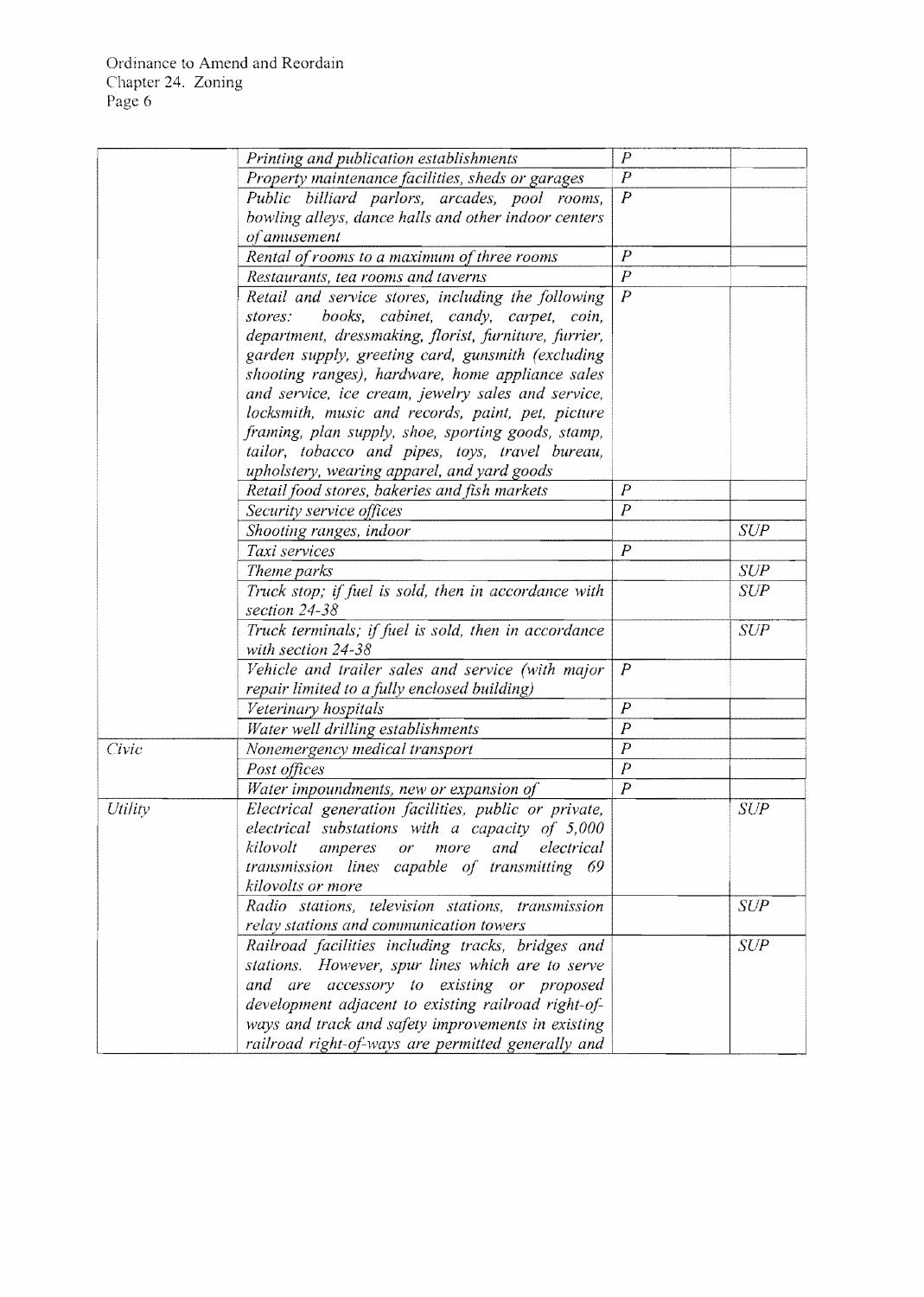|                        | shall not require a special use permit                  |                  |            |
|------------------------|---------------------------------------------------------|------------------|------------|
|                        | Telephone exchanges and telephone switching             | $\overline{P}$   |            |
|                        | stations                                                |                  |            |
|                        | Tower mounted wireless communication facilities in      |                  | <b>SUP</b> |
|                        | accordance<br>with<br><i>division</i><br>Wireless<br>6. |                  |            |
|                        | <b>Communication Facilities</b>                         |                  |            |
|                        |                                                         |                  |            |
|                        | Transmission pipelines (public or<br>private),          |                  | <b>SUP</b> |
|                        | including pumping stations and accessory storage,       |                  |            |
|                        | for natural gas, propane gas, petroleum products,       |                  |            |
|                        | chemicals, slurry coal and any other gases, liquids     |                  |            |
|                        | or solids. However, extensions for private              |                  |            |
|                        | connections to existing pipelines, which are            |                  |            |
|                        | intended to serve an individual residential or          |                  |            |
|                        | commercial customer and which are accessory to          |                  |            |
|                        | existing or proposed development, are permitted         |                  |            |
|                        | generally and shall not require a special use permit    |                  |            |
|                        | Wireless communications facilities that utilize         | $\boldsymbol{P}$ |            |
|                        | alternative mounting structures, or are building        |                  |            |
|                        | mounted, or area camouflaged, and comply with           |                  |            |
|                        | division 6, Wireless Communications Facilities          |                  |            |
|                        | Water facilities (public or private), and sewer         |                  | <b>SUP</b> |
|                        | facilities (public), including, but not limited to,     |                  |            |
|                        | treatment plants, pumping stations, storage facilities  |                  |            |
|                        | and transmission mains, wells and associated            |                  |            |
|                        | equipment such as pumps to be owned and operated        |                  |            |
|                        | by political jurisdictions. However, the following      |                  |            |
|                        | are permitted generally and shall not require a         |                  |            |
|                        | special use permit:                                     |                  |            |
|                        |                                                         |                  |            |
|                        | (a) Private connections to existing mains that          |                  |            |
|                        | are intended to serve an individual customer            |                  |            |
|                        | and that are accessory to existing or                   |                  |            |
|                        | proposed development, with no additional                |                  |            |
|                        | connections to be made to the line; and                 |                  |            |
|                        | (b) Distribution lines and local facilities within      |                  |            |
|                        | a development, including pump stations                  |                  |            |
| <b>Open</b>            | Timbering                                               | $\boldsymbol{P}$ |            |
|                        | Wineries                                                | $\overline{P}$   |            |
| <b>Industrial Uses</b> | Food processing and storage, but not the slaughter      | $\overline{P}$   |            |
|                        | of animals                                              |                  |            |
|                        | Heavy equipment sales and service, with major           |                  | SUP        |
|                        |                                                         |                  |            |
|                        | repair under cover or screened with landscaping         |                  |            |
|                        | and fencing from adjacent property                      |                  |            |
|                        | Heliports, helistops                                    |                  | <b>SUP</b> |
|                        | Hospital                                                |                  | <b>SUP</b> |
|                        | Industrial and technical training schools               | $\overline{P}$   |            |
|                        | Laser technology production                             | $\boldsymbol{P}$ |            |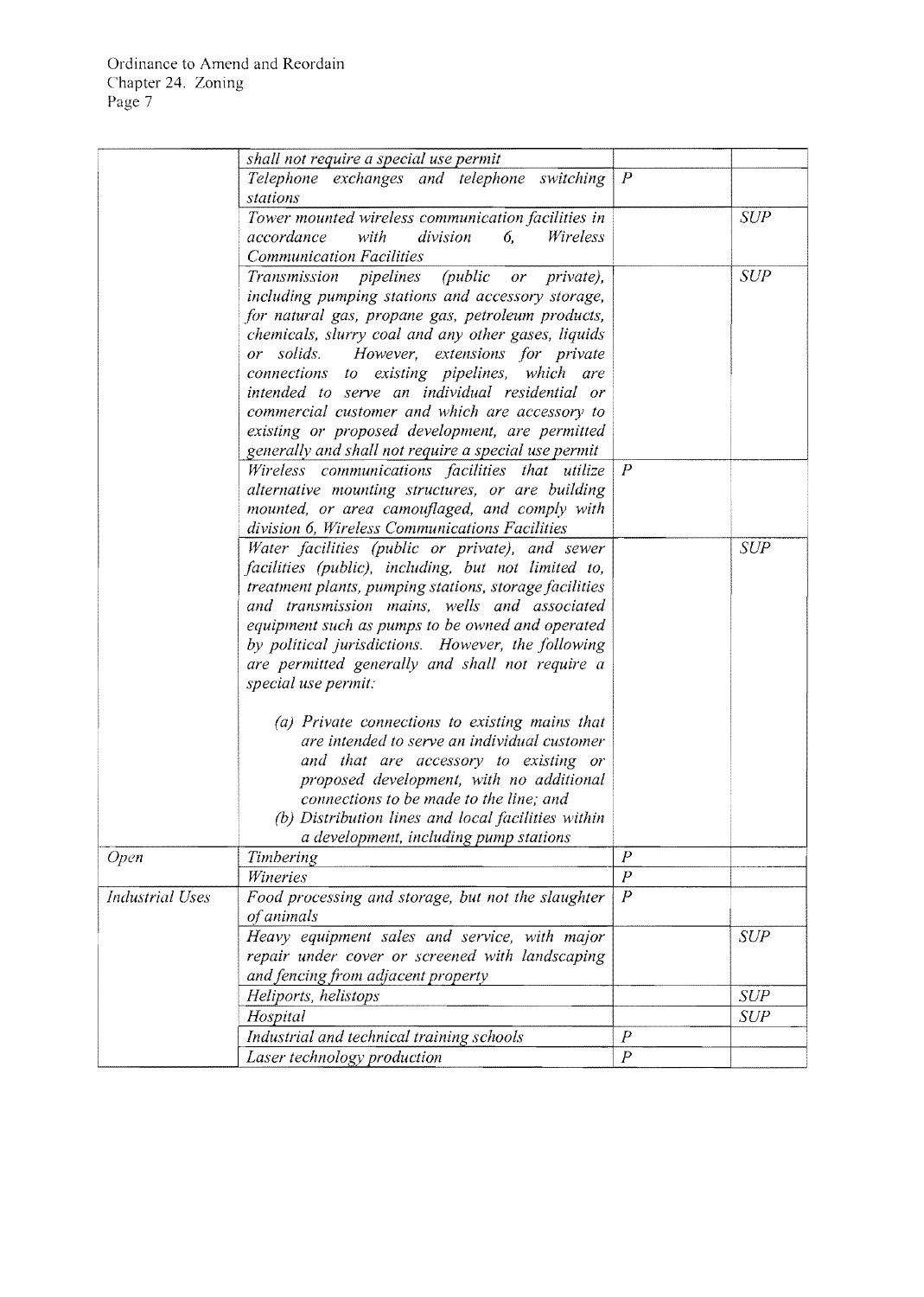| Machinery sales and service with major repair         |                  | <b>SUP</b> |
|-------------------------------------------------------|------------------|------------|
| under cover                                           |                  |            |
| Manufacture and assembly of musical instruments,      | $\overline{P}$   |            |
| toys, novelties and rubber and metal stamps           |                  |            |
| Manufacture and bottling of soft drinks and wine      | $\overline{P}$   |            |
| Manufacture and processing of textiles and textile    | $\overline{P}$   |            |
| products in structures not more than $10,000$ square  |                  |            |
| feet                                                  |                  |            |
| Manufacture and processing of textiles and textile    |                  | SUP        |
| products in structures more than $10,000$ square feet |                  |            |
| Manufacture, compounding, assembly or treatment       | $\overline{P}$   |            |
| of products made from previously prepared paper,      |                  |            |
| plastic, metal, textiles, tobacco, wood, paint, fiber |                  |            |
| glass, glass, rubber, leather, cellophane, canvas,    |                  |            |
| felt, fur, horn, wax, hair, and yarn                  |                  |            |
| compounding,<br>Manufacture,<br>processing<br>or      | $\overline{P}$   |            |
| packaging of cosmetic, toiletry and pharmaceutical    |                  |            |
| products                                              |                  |            |
| Manufacture of carpets and carpet yarns<br>in         | $\overline{P}$   |            |
| structures of not more than 10,000 square feet        |                  |            |
| Manufactured home or mobile home sales                | $\boldsymbol{P}$ |            |
| Manufacture of pottery and ceramic products, using    | $\overline{P}$   |            |
| kilns fired only by gas or electricity                |                  |            |
| Manufacture or assembly of appliances, tools,         | $\overline{P}$   |            |
| firearms, hardware products and heating, cooling      |                  |            |
| or ventilating equipment                              |                  |            |
| Manufacture or assembly of electronic instruments,    | $\overline{P}$   |            |
| electronic devices or electronic components           |                  |            |
| Manufacture or assembly of medical, drafting,         | $\boldsymbol{P}$ |            |
| metering, marine, photographic and mechanical         |                  |            |
| instruments                                           |                  |            |
| Petroleum storage                                     |                  | <b>SUP</b> |
| Private streets within "qualifying industrial parks"  | $\boldsymbol{P}$ |            |
| in accordance with section 24-55                      |                  |            |
| Processing, assembly and manufacture of light         | $\boldsymbol{P}$ |            |
| industrial products or components, with all storage,  |                  |            |
| processing, assembly and manufacture conducted        |                  |            |
| indoors and under cover, with no dust, noise, odor    |                  |            |
| or other objectionable effect                         |                  |            |
| Research, development and design facilities or        | $\overline{P}$   |            |
| laboratories                                          |                  |            |
| Warehouse, storage and distribution centers with      | $\overline{P}$   |            |
| storage under cover or screened with landscaping      |                  |            |
| and fencing from adjacent property                    |                  |            |
| Welding and machine shops with storage limited to     | $\boldsymbol{P}$ |            |
| a fully enclosed building or screened with            |                  |            |
| landscaping and fencing from adjacent property        |                  |            |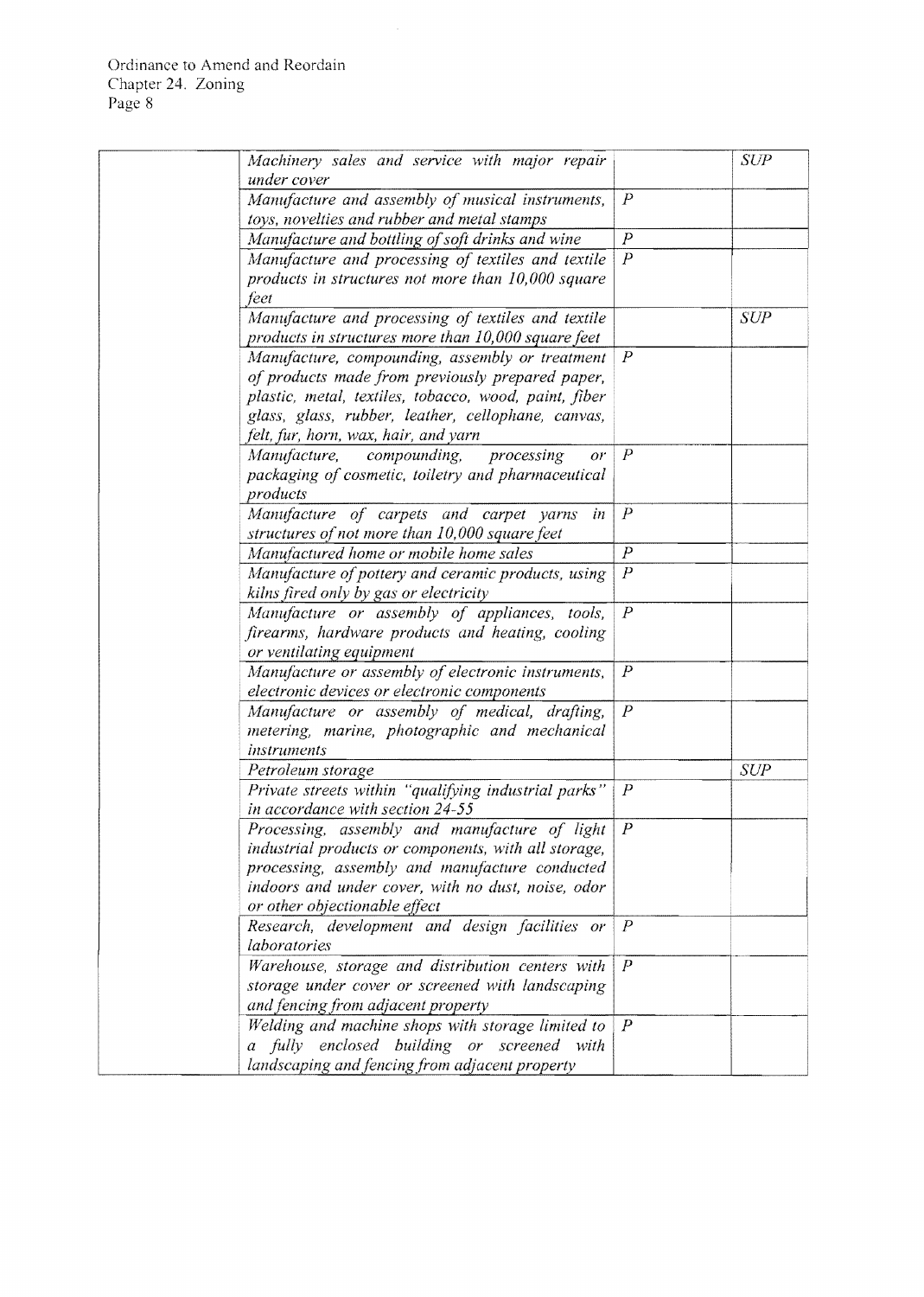### *Sec. 24-536.5. Requirements for improvements and design.*

*(a) Complementary design. Economic opportunity districts are intended to have an integrated character* with strong unifying design elements meeting the following standards:

*(1) Unified building design. Building design, in the urban/residential core as designated on the master plan, should be coordinated with regard to color, materials, architectural form and detailing to achieve design harmony, continuity, and horizontal and vertical relief and interest.* 

*The urban/residential core shall focus on pedestrian-scaled design, a mixing ofuses within buildings, and general design standards (such as landscaping, road design, etc.) that may be different from the desigll of the primary uses within an economic opportunity area.* 

*(2) Uilified open space. Projects, in the urban/residential core as designated on the master plan, shall include a unifying internal system of pedestrian-oriented paths, open spaces and walkways that function to organize and connect buildings, and provide connections to common origins and destinations (such as transit stops, restaurants, child care facilities and convenience shopping centers). All buildings or building clusters within the development must be connected with linkages other than roads (i.e., sidewallw', bikeways or multi-use paths). The master plan shall utilize open space and natural features that serve as buffers and transitions to adjacent area(s). See section 24-536.8 for more details on open space.* 

*(b) Water and sewer. All structures and uses within an economic opportunity district shall be served by publicly owned and operated water and sewer systems.* 

*(c) Recreation areas. Residential areas and mixed-use structures, within the urbanlresidential core, shall be provided with a recreation area or areas adequate to meet the needs of the residents. The developer shall provide and install playground equipment, play fields, tennis courts or other recreation facilities in accordance with the guarantees established as part of master plan or final development plan approval. The composition ofthe facilities to be installed shall be approved by the planning director. 5'uch facilities shall be owned and maintained by the developer or a residents' association.* 

*(d) Parking. Off-street parking facilities, within the urban/residential core, shall be provided in accordance with the ofFstreet parking requirements ofsection* 24-53. *The Visibility ofparking lots or structures shall be minimized by placement to the side or rear of buildings and/or with landscape screening.* 

*(e) Streetlights. Streetlights, within the urban/residential core, shall generally be provided at each intersection and other public areas. The lighting shall be directed so as not to produce objectionable glare on adjacent property or into residences within or near the development.* 

*(I) 5'ignage and ently points. All signs within an economic opportunity district shall comply wirh article II*, division 3 of this chapter.

*(g) Traffic circulation in the urban/residential core as designated on the master plan. Vehicular access points and drives shall be designed to encourage smooth traffle flow with controlled turning movements and minimum hazards to pedestrian traffic. Buildings, parking areas and drives shall be arranged in a*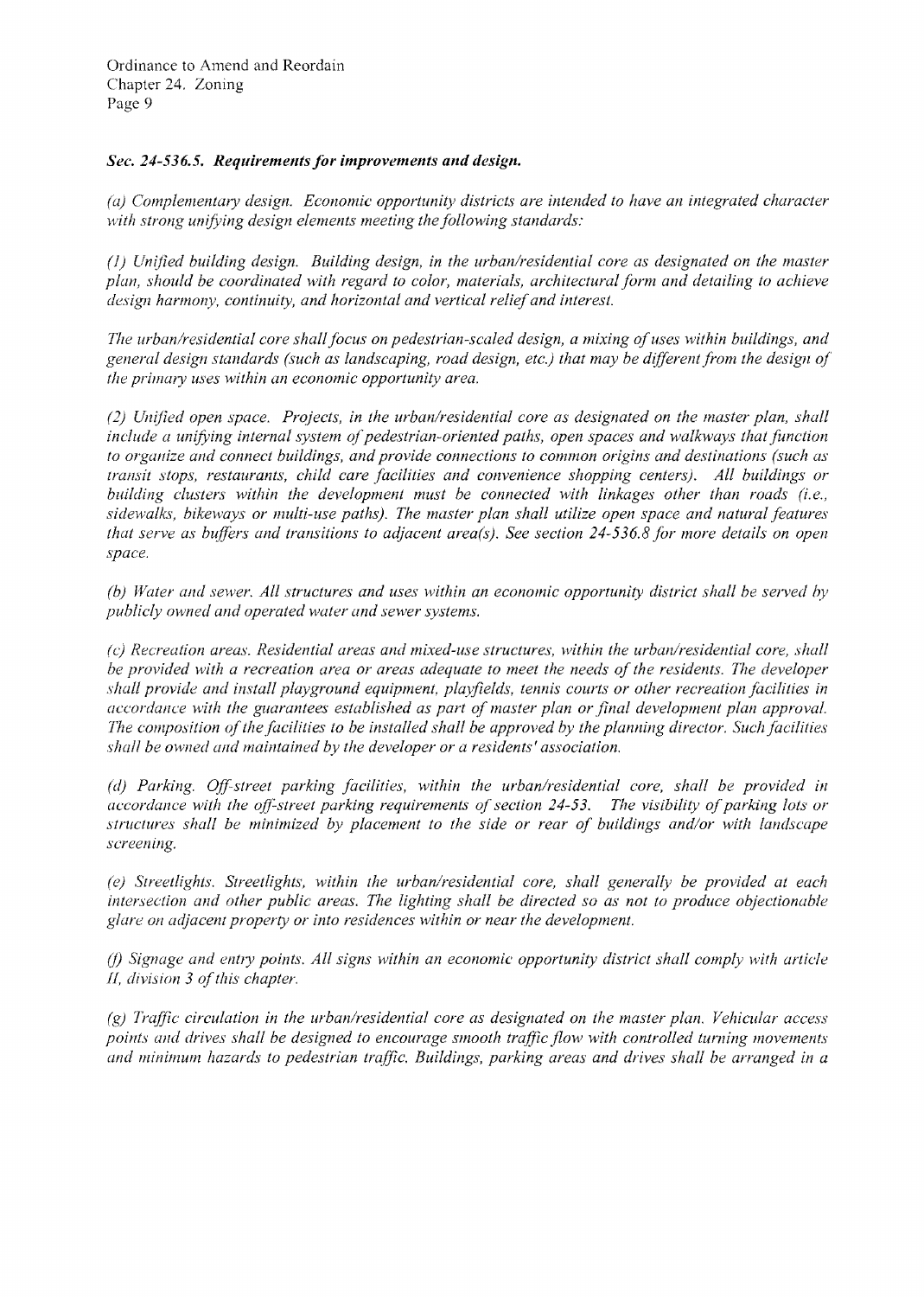manner that encourages pedestrian access and minimizes traffic movement. All streets shall be *constructed and designed in accordance with section 24-536.9.* 

*(h) Landscaping. All landscaping and tree preservation shall be undertaken in accordance with section 24-86 and chapter* 23 *ofthe County Code, the Chesapeake Bay Preservation Ordinance.* 

### *Sec.* 24-536.6. *Open space.*

*Development within the urban/residential core of the economic opportunity districts shall provide usable open space area. The amount of open space shall be not less than ten percent of the developable area of the site. Nondevelopable area shall not be counted towards meeting the open space requirement.* 

*For the purposes of this article, open space does not include any landscape area in parking lots or adjacent to structures. The requirements ofthis section shall supplement the requirements ofthe county's Chesapeake Bay Ordinance, section* 24-86 *(landscaping and tree preservation requirements) and other county requirements relating to open space. For the purposes of this article, open space may include, but is not limited to:* 

(J) *Perpetual easement(s'} of no less than 50 feet in width dedicated to James City County or another group approved by the county adjoining any road designated as a community character corridor on the Comprehensive Plan.* 

(2) *Buffer area(s) of no less than 50 feet around a non-RPA wetland features (isolated wetlands)*, *intermittent streams, or from floodplain zones A or AE, or from the edge of the RPA buffer.* 

*(3) Preservation ofany archaeological site, any landmark registered in the Virginia Landmarks Register, the National Register of Historic Places or National Historic Site register.* 

*(4) Preservation of any developable area demonstrated to be a habitat for any endangered, rare or threatened species of plant or wildlife so designated by the federal government, the State of Virginia (as referenced by the county's Natural Areas Inventory or listed in Virginia's Endangered Species, (Virginia Department of Game and Inland Fisheries, 1991)), where preservation of such area is not required by local, state or federal law.* 

*(5) Bikeways, bike paths, sidewalks, hiking trails, greenways or other similar amenity.* 

(6) *Public or private picnic areas, parks, plazas or other gathering areas.* 

*Public or private community facilities such as swimming pools, tennis courts, and recrearion buildings. Golf courses may also be counted as open space for the purpose of meeting the open jpace requirement to a maximum of 50 percent of the required open space.* 

*Open space area shall be protected by easements, maintenance agreements and/or other assurances satisfactory to the county attorney.*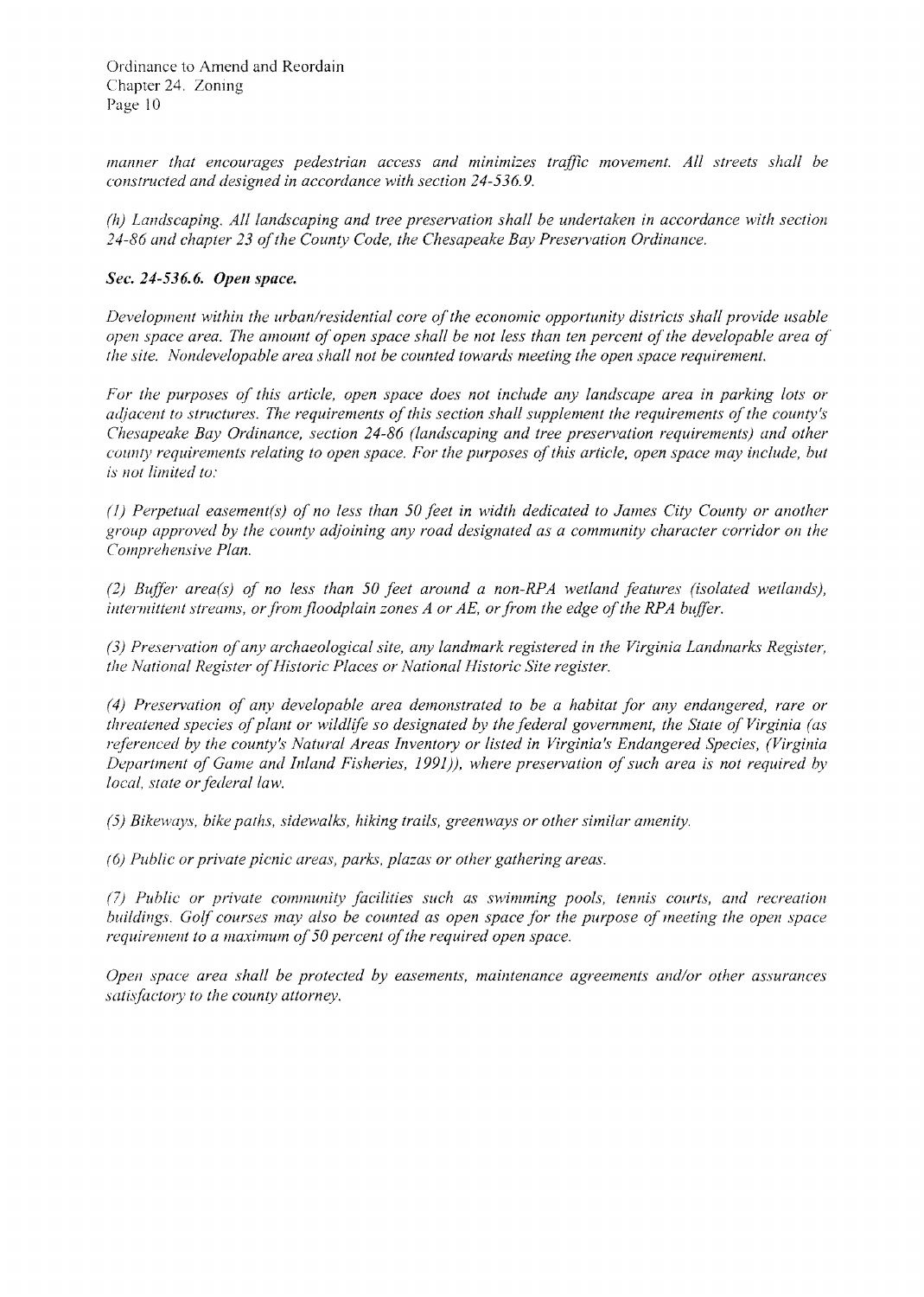# *Sec.* **24-536.7.** *Height ofstructures.*

*(a) Structures may be erected up to* 60 *feet in height from grade to the top of the structure, including all church spires, belfries, cupolas, athletic field lighting, monuments, flagpoles, penthouse, electrical, plumbing, elevator, water tank or other accessory functions which are part ofthe structure and accessory and nonaccessory wireless communications facilities that utilize alternative mounting structures or are building mounted in accordance with division* 6, *Wireless Communications Facilities. Camouflaged wireless communications facilities may be erected to a total height of120 feet from grade.* 

*(b) A structure in excess of* 60 *feet in height but not in excess of 100 feet from grade to the top of the structure, including all church spires, belfries, cupolas, athletic field lighting, monuments, flagpoles, penthouse, electrical, plumbing, elevator, water tank, radio, television and microwave antennas, and towers or other accessory functions, and accessory and nonaccessory wireless communications facilities that utilize alternative mounting structures or are building mounted in accordance with division 6, Wireless Communications Facilities in excess of* 60 *feet in height but not in excess of the maximum approved height ofthe structure to which it is mounted, may be erected only upon the granting ofa height limitation waiver by the board of supervisors.* 

(c) *Upon application for a height limitation waiver, the payment of appropriate fees, notification of adjacent property owners and following a public hearing, the board of supervisors may grant a height limitation waiver upon finding that:* 

*(1) Such structure is in accordance with the uses, densities, design and traffic analysis shown on the original master plan;* 

*(2) Such structure* is *part of a Transit Oriented Development that utilizes a mass transit system, or is a primary economic opportunity use as determined by the county administrator and is of substantial fiscal henefit to the county;* 

*(3) Such structure will not obstruct light from adjacent property;* 

*(4) Such structure will not impair the enjoyment of historic attractions and areas ofsignificant historic interest and surrounding developments;* 

*(5) Such structure will not impair property values in the surrounding area;* 

*(6) Such structure is adequately designed and served from the standpoint of safety and the county fire chieffinds that the fire safety equipment to be installed is adequately designed and that the structure is reasonably well located in relation to fire stations and equipment,* so *as to ofler adequate protection to*  life *and property; and* 

*(7) Such structure would not he contrary to the public health, safety or general welfare.*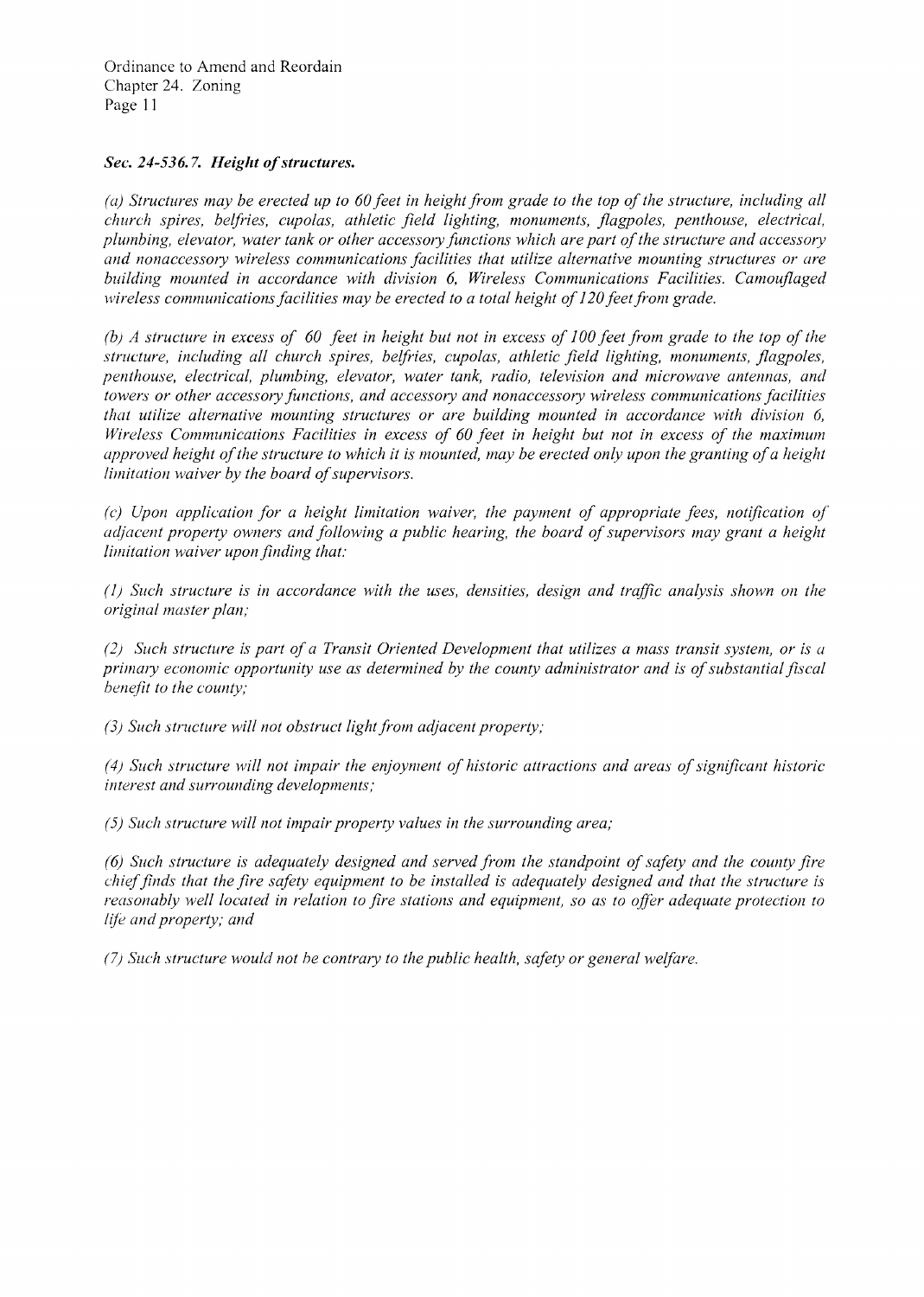#### *Sec.* **24-536.8.** *Setback and buffer requirements.*

*(a) Location of structures. Structures shall be located* 25 *feet or more from any external existing or planned public road right-of-way, or any internal arterial road right-of-way, which is 50 feet or greater in width. Where the external existing or planned public road right-of-way, or the internal arterial road right-ol-way, is less than 50 feet in width, structures shall be located* 45 *feet or more from the centerline of the external existing or planned or internal arterial public road. Structures shall be located a minimum of50 feet or more from any community character corridor.* 

*(b) Required bujlers from economic opportunity districts. A buffer of*25 *feet shall be maintained from the perimeter of an economic opportunity district. The buffer in an economic opportunity district shall be increased to 100 feet where adjoining property is designated low-density residential or rural lands on the Comprehensive Plan. In addition, the buffer shall also be increased to 100 feet where an economic opportunity district adjoins property in a community character area, except where those properties are included in the economic opportunity master plan.* 

*lhe buller shall be leji in its natural undisturbed state and/or planted with additional or new landscape trees, shrubs and other vegetative cover such that the setback serves to minimize the visual intrusion and other negative impacts ofnew development or redevelopment on adjacent development.* 

*(c)* Setback and/or buffer modifications; criteria for determination. Reduction of the width of the setbacks *and/or buffers specified in subsections (a) and (b) above may be approved for an economic opportunity zoning district upon demonstration that the proposed setback and/or buffer, by substitution of technique or design, will achieve results which clearly satisfy the overall purposes and intent of the setback and/or bufler requirement of this section and the intent of section* 24-86 *(Landscaping and Tree Preservation Requirements), shall have no additional adverse impact on adjacent properties or public areas, and will not result in detrimental impacts to the orderly development or character of the area, the environment, sound engineering or planning practice, or the goals, objectives, strategies and policies of the Comprehensive Plan, In addition, a request for a setback and/or buffer modification must meet one or more of the following criteria:* 

(1) The proposed setback and/or buffer is for the purpose of integrating proposed economic opportunity *development with adjacent development, and iflocated in a community character area, compliments the character of the existing structures;* 

(2) The proposed setback and/or buffer substantially preserves, enhances, integrates and complements *existing trees and topography;* 

(3) The proposed setback and/or buffer is due to unusual size, topography, shape or location of the *property, or other unusual conditions, excluding the proprietary interests ofthe developer.* 

*(d) Requests for modifications. Requests for modifications pursuant to subsection (c) above shall be filed in writing with the planning director and shall identify the reasons for such requests together with the proposed alternative. The planning director shall approve, deny or conditionally approve the request and shall include a written statement certifying that one or more of the above criteria are met.*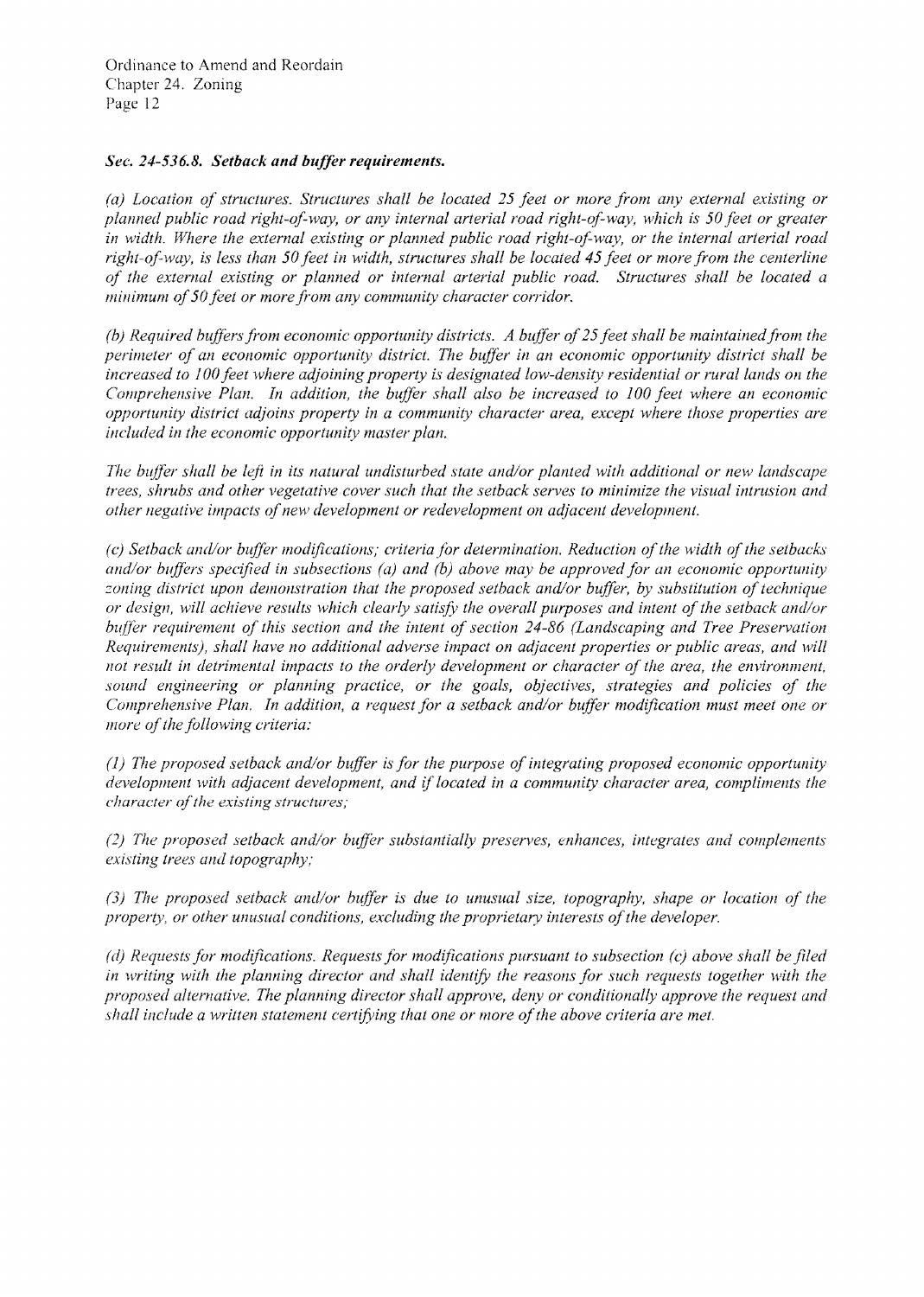*(e) No minimum lot size or yard requirements. Except for required setbacks specified in (a) and (b) above, there shall be no minimum lot size nor minimum front, side or rear yard requirements for any lot within a economic opportunity district other than as specified in approved final plans.* 

(f) *Uses prohibited. Setbacks shall not be used for streets or for parking except for entrances and driveways which may penetrate the setback.* 

#### *Sec.* 24-536.9. *Street improvements.*

*(a) All dedicated public streets shown on the development plan shall meet the design and construction requirements of the Virginia Department of Transportation's standards. Such public streets shall be coordinated with the major transportation network shown in the county Comprehensive Plan.* 

*(b) Private streets may be permitted upon the approval of the board of supervisors and shall be coordinated with existing or planned streets of both the master plan and the county Comprehensive Plan.* Private streets shown on the development plan shall meet the requirements of the Virginia Department of *Transportation, except as specified in paragraph (d) below.* 

*The construction of streets, whether public or private, shall be guaranteed by appropriate surety, letter of credit, cash escrow or other form of guarantee approved by the county attorney and development manager or designee.* 

((~ *To the extent streets are private rather than public, the applicant must also submit assurances satisfactory to the planning commission that a property owner's community association or similar organization has been legally established under which the lots within the area of the development plan will be assessed for the cost of maintaining private streets and that such assessments shall constitute a pro rata lien upon the individual lots shown on the development plan.* 

*(d) The uniqueness of each proposal for an economic opportunity development requires that the*  ~pecifications *for the width, surfacing, construction and geometric design of streets with associated drainage and the specifications for curbs and gutters be subject to modification from the specifications established in chapter* 19. *The development manager or designee may, therefore, within the limits hereinafter specified, waive or modify the specifications otherwise applicable for these facilities where* the development manager or designee finds that such specifications are not required in the interests of the residents and property owners of the economic opportunity development and that the modifications of *such specifications are not inconsistent with the interests of the entire county.* 

*It shall be the responsibility of the applicant to demonstrate to the satisfaction of the development manager or designee with respect to any requested waiver or modification:* 

*(1) That the waiver or modification will result in design and construction that is in accordance with accepted engineering standards;* 

*(2) That the waiver or modification is reasonable because ofthe uniqueness ofthe economic opportunity development or because of the large area of the economic opportunity development, within which the nature and excellence ofdesign and construction will be coordinated, preplanned and controlled;*